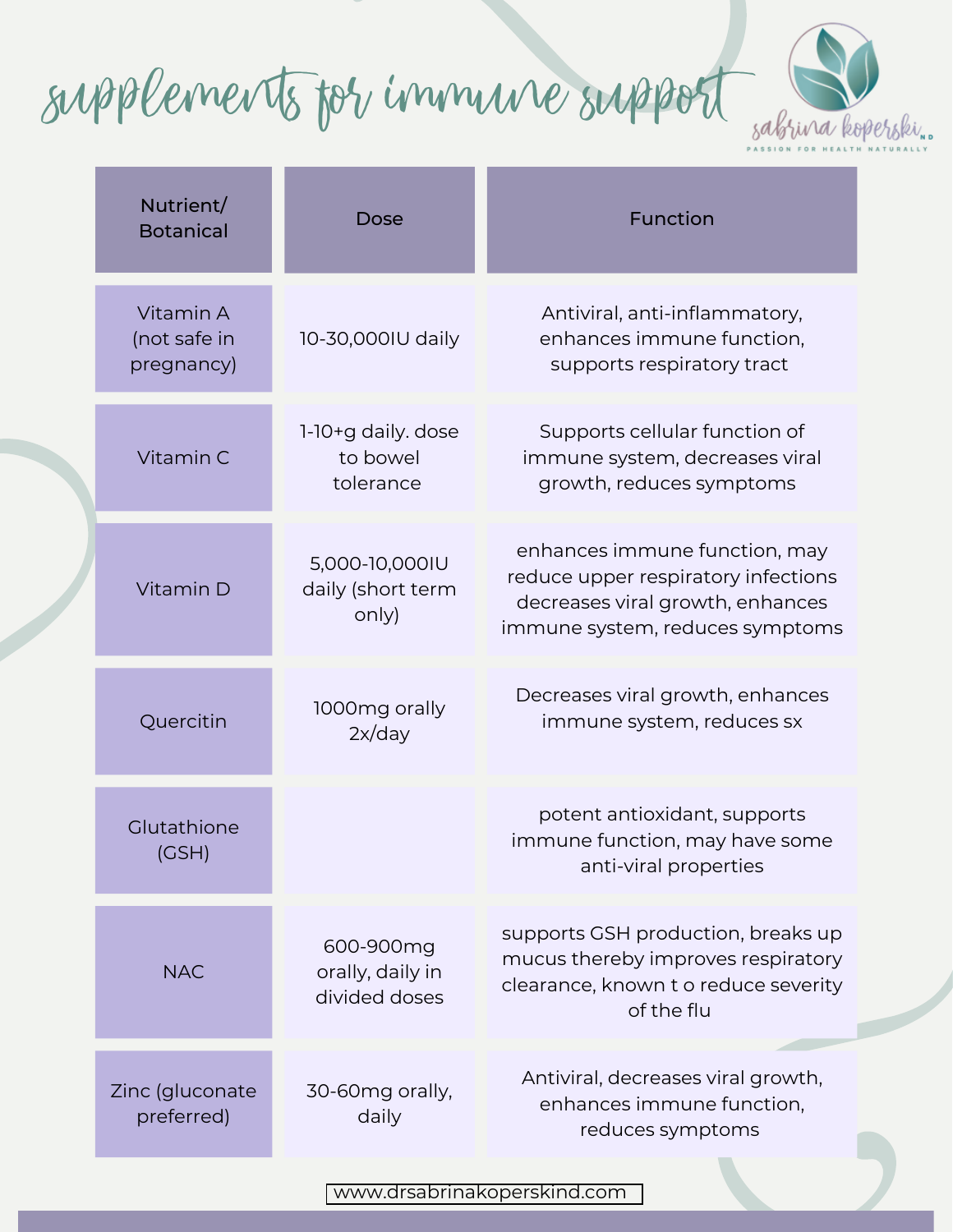Supplements for Immune support



| Nutrient/<br><b>Botanical</b>             | Dose                                                                          | Function                                                                                                                     |
|-------------------------------------------|-------------------------------------------------------------------------------|------------------------------------------------------------------------------------------------------------------------------|
| Nigella<br>Sativa/Black<br>cumin seed oil | 40mg/kg daily in<br>divided doses                                             | Anti-viral, antimicrobial, anti-<br>inflammatory                                                                             |
| Melatonin                                 | 5-20mg orally                                                                 | promotes sleep, lowers<br>inflammation (too much can cause<br>nightmares), enhances immune<br>function, reduces viral growth |
| Elderberry/<br>Sambucsnigra               | 500mg Orally,<br>daily                                                        | Enhances immune function,<br>reduces viral growth, decreases<br>symptoms, full of vitamin C & anti-<br>oxidants              |
| Resveratrol                               | 100-150mg orally,<br>2x/day                                                   | Enhances immune function,<br>reduces viral growth, anti-<br>inflammatory                                                     |
| Andrographis                              | 340-1,200mg per<br>day, divided<br>doses                                      | anti-viral, may reduces upper<br>respiratory tract infections,<br>stimmulates immune system                                  |
| Echinacea                                 | 300-500mg<br>(powder) 3x/day<br><b>OR</b><br>2.5ml (liquid<br>extract) 3x/day | antioxidant, antibacterial, stimulates<br>immune system, may prevent viral<br>adhesion, anti-inflammatory                    |

<www.drsabrinakoperskind.com> The above doses are adult dosing. To adjust for childs' dose divide by 150 and multiply by child's weight in lb.